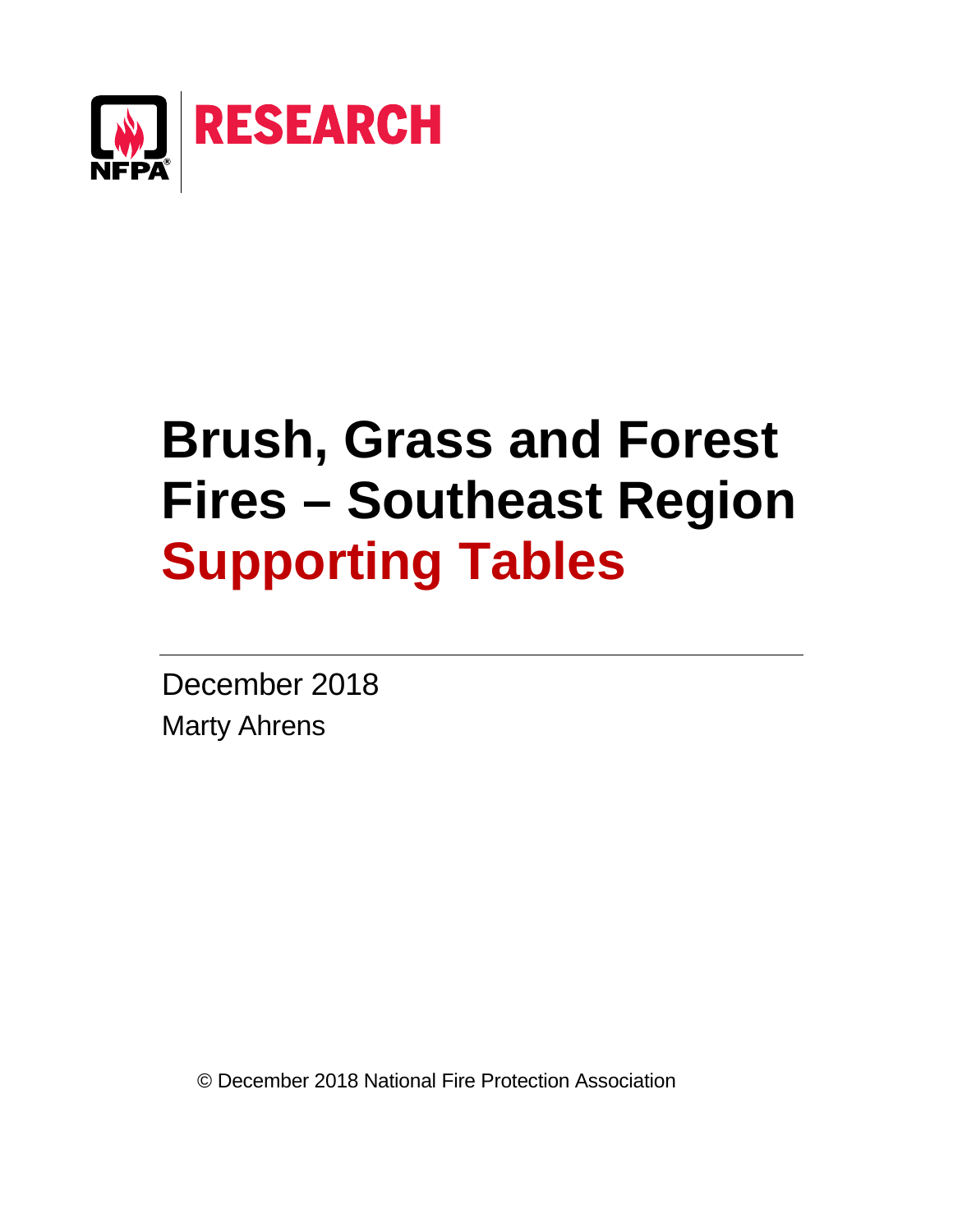# Supporting Tables for Local Fire Department Responses to Brush, Grass, and Forest Fires: the Southeast Region

The tables that follow provide more details about local fire department responses to brush, grass and forest fires, including unclassified vegetation fires, in the Southeast region. The Wildland Fire Executive Council's Cohesive Strategy Regions were used for this analysis. Please refer back to the text for a discussion of key points and methodology. More than half of the country's local fire department responses to these incidents were in the Southeast.

For more information, see the national report, national supporting tables, and comparable tables about these fires in the Northeast and West. Please see the national report for a discussion of methodology.



|              | <b>Local Fire Department Responses to Brush, Grass and Forest Fires -</b> |                |
|--------------|---------------------------------------------------------------------------|----------------|
| <b>Table</b> | The Southeast Region, by:                                                 | Page           |
|              |                                                                           |                |
| Table 1.     | Incident Type                                                             | $\overline{2}$ |
| Table 2.     | Month                                                                     | 2              |
| Table 3.     | Day of Week                                                               | 3              |
| Table 4.     | Alarm Time                                                                | 4              |
| Table 5.     | Major Cause                                                               | 5              |
| Table 6.     | Major Cause and Month                                                     | 6              |
| Table 7.     | Cause of Ignition                                                         | 8              |
| Table 8.     | Factor Contributing to Ignition                                           | 9              |
| Table 9.     | <b>Heat Source</b>                                                        | 10             |
| Table 10.    | Equipment Involved in Ignition                                            | 11             |
| Table 11.    | Item First Ignited                                                        | 12             |
| Table 12.    | Type of Material First Ignited                                            | 13             |
| Table 13.    | Acres Burned                                                              | 14             |
| Table 14.    | Number of Buildings Involved                                              | 14             |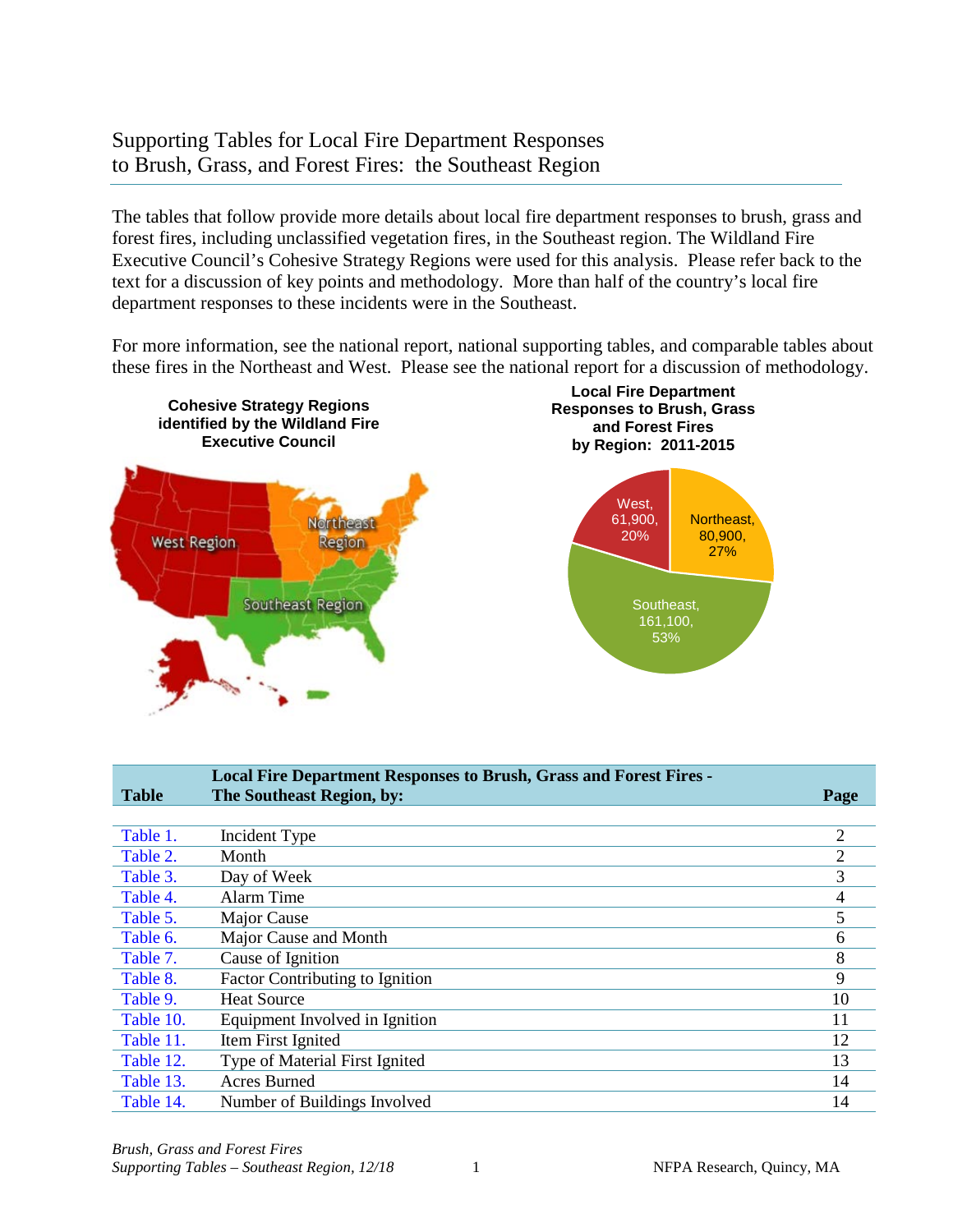#### <span id="page-2-0"></span>**Table 1. Local Fire Department Responses to Brush, Grass, and Forest Fires in the Southeast by Incident Type 2011-2015 Annual Averages**

| <b>Incident Type</b>                   |         | <b>Fires</b> |
|----------------------------------------|---------|--------------|
|                                        |         |              |
| Grass fire                             | 68,000  | (42%)        |
| Brush, or brush and grass mixture fire | 60,200  | (37%)        |
| Forest, woods or wildland fire.        | 19,000  | $12\%)$      |
| Unclassified natural vegetation fire   | 13,800  | (9%)         |
|                                        |         |              |
| Total                                  | 161,100 | $(100\%)$    |

#### **Table 2. Local Fire Department Responses to Brush, Grass, and Forest Fires in the Southeast by Month 2011-2015 Annual Averages**

| Month     |         | <b>Fires</b> |
|-----------|---------|--------------|
|           |         |              |
| January   | 16,900  | $(11\%)$     |
| February  | 17,100  | (11%)        |
| March     | 20,800  | (13%)        |
| April     | 15,300  | $(9\%)$      |
| May       | 12,600  | $(8\%)$      |
| June      | 12,800  | (8%)         |
| July      | 15,000  | (9%)         |
| August    | 12,500  | (8%)         |
| September | 10,300  | (6%)         |
| October   | 9,800   | (6%)         |
| November  | 10,400  | (6%)         |
| December  | 7,800   | (5%)         |
| Total     | 161,100 | $(100\%)$    |
| Average   | 13,400  | (8%)         |

Note: These are national estimates of fires reported to U.S. municipal fire departments and so exclude fires reported only to Federal or state agencies or industrial fire brigades. National estimates are projections. Fires are rounded to the nearest hundred. Sums may not equal due to rounding errors.

Source: NFIRS 5.0 and NFPA survey.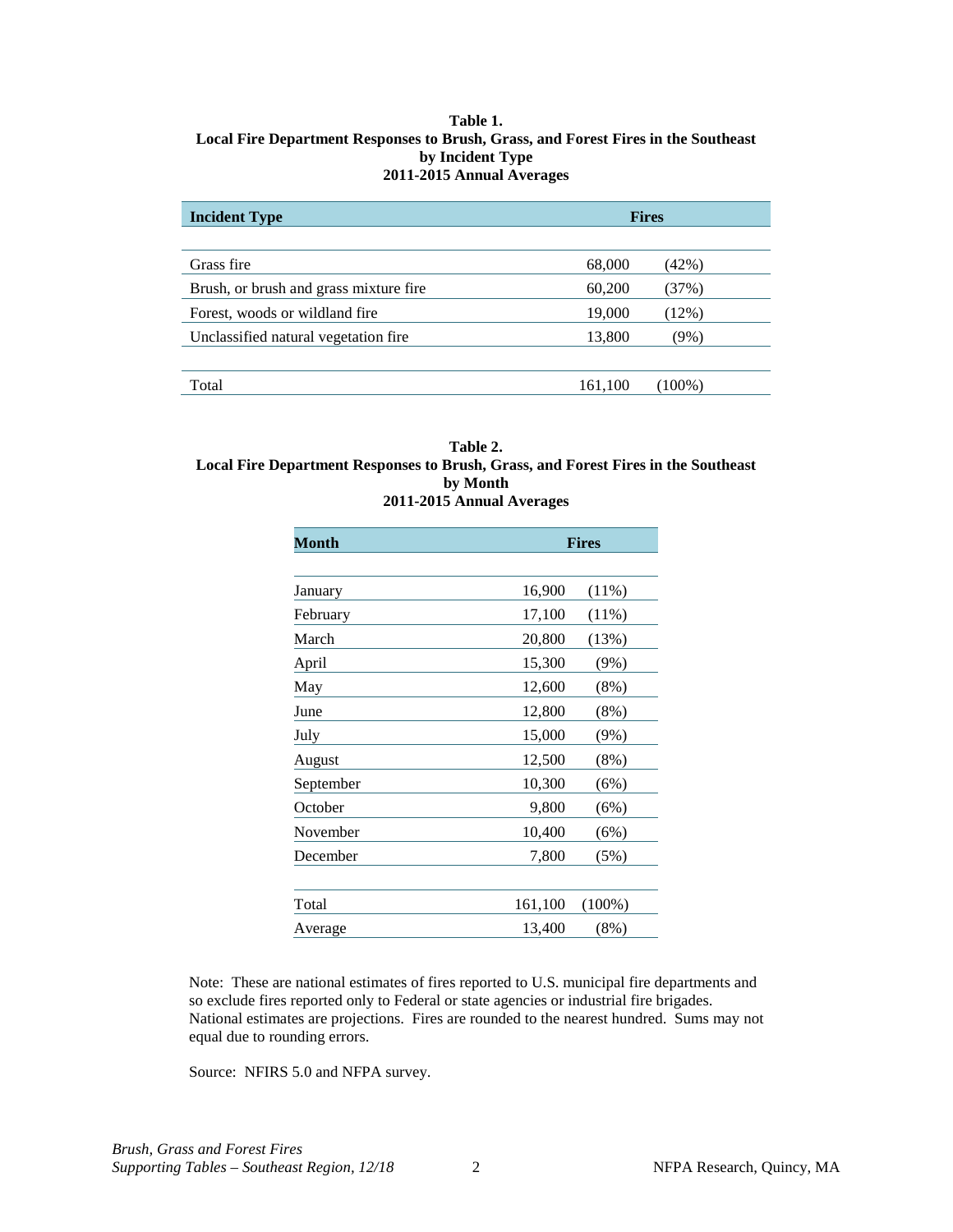#### <span id="page-3-0"></span>**Table 3. Local Fire Department Responses to Brush, Grass, and Forest Fires in the Southeast by Day of Week 2011-2015 Annual Averages**

| Day of Week |         | <b>Fires</b> |
|-------------|---------|--------------|
|             |         |              |
| Sunday      | 24,700  | (15%)        |
| Monday      | 22,700  | $(14\%)$     |
| Tuesday     | 20,800  | (13%)        |
| Wednesday   | 21,100  | (13%)        |
| Thursday    | 21,500  | (13%)        |
| Friday      | 21,900  | $(14\%)$     |
| Saturday    | 28,400  | $(18\%)$     |
|             |         |              |
| Total       | 161,100 | $(100\%)$    |
| Average     | 23,000  | (14%)        |

Note: These are national estimates of fires reported to U.S. municipal fire departments and so exclude fires reported only to Federal or state agencies or industrial fire brigades. National estimates are projections. Fires are rounded to the nearest hundred. Sums may not equal due to rounding errors.

Source: NFIRS 5.0 and NFPA survey.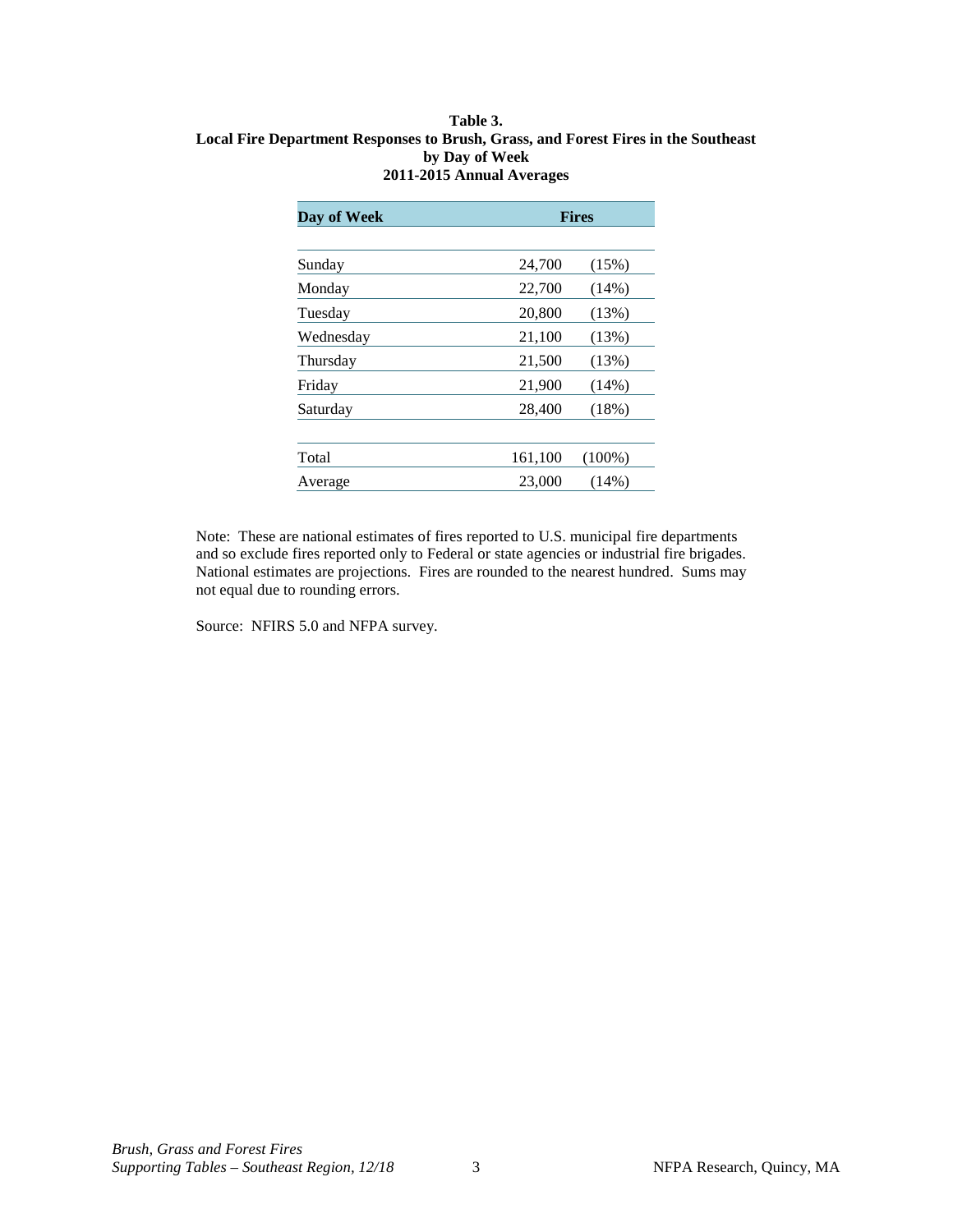#### <span id="page-4-0"></span>**Table 4. Local Fire Department Responses to Brush, Grass, and Forest Fires in the Southeast by Alarm Time 2011-2015 Annual Averages**

| <b>Alarm Time</b>     |         | <b>Fires</b> |
|-----------------------|---------|--------------|
|                       |         |              |
| Midnight-12:59 a.m.   | 2,300   | (1%)         |
| 1:00-1:59 a.m.        | 1,500   | $(1\%)$      |
| 2:00-2:59 a.m.        | 1,100   | (1%)         |
| 3:00-3:59 a.m.        | 1,000   | (1%)         |
| 4:00-4:59 a.m.        | 900     | (1%)         |
| 5:00-5:59 a.m.        | 1,000   | (1%)         |
| 6:00-6:59 a.m.        | 1,300   | $(1\%)$      |
| 7:00-7:59 a.m.        | 1,600   | (1%)         |
| 8:00-8:59 a.m.        | 1,900   | (1%)         |
| 9:00-9:59 a.m.        | 2,800   | $(2\%)$      |
| 10:00-10:59 a.m.      | 4,800   | (3%)         |
| 11:00-11:59 a.m.      | 8,500   | (5%)         |
| 12:00-12:59 p.m.      | 12,700  | $(8\%)$      |
| 1:00-1:59 p.m.        | 16,600  | (10%)        |
| 2:00-2:59 p.m.        | 18,600  | (12%)        |
| 3:00-3:59 p.m.        | 18,200  | (11%)        |
| 4:00-4:59 p.m.        | 16,100  | (10%)        |
| 5:00-5:59 p.m.        | 13,400  | (8%)         |
| 6:00-6:59 p.m.        | 10,500  | (7%)         |
| 7:00-7:59 p.m.        | 8,100   | (5%)         |
| 8:00-8:59 p.m.        | 6,600   | (4%)         |
| 9:00-9:59 p.m.        | 5,100   | (3%)         |
| 10:00-10:59 p.m.      | 3,800   | (2%)         |
| 11:00-11:59 p.m.      | 2,700   | $(2\%)$      |
|                       |         |              |
| Total                 | 161,100 | $(100\%)$    |
| Average by alarm hour | 6,700   | (4%)         |

Note: These are national estimates of fires reported to U.S. municipal fire departments and so exclude fires reported only to Federal or state agencies or industrial fire brigades. National estimates are projections. Fires are rounded to the nearest hundred. Sums may not equal due to rounding errors.

Source: NFIRS 5.0 and NFPA survey.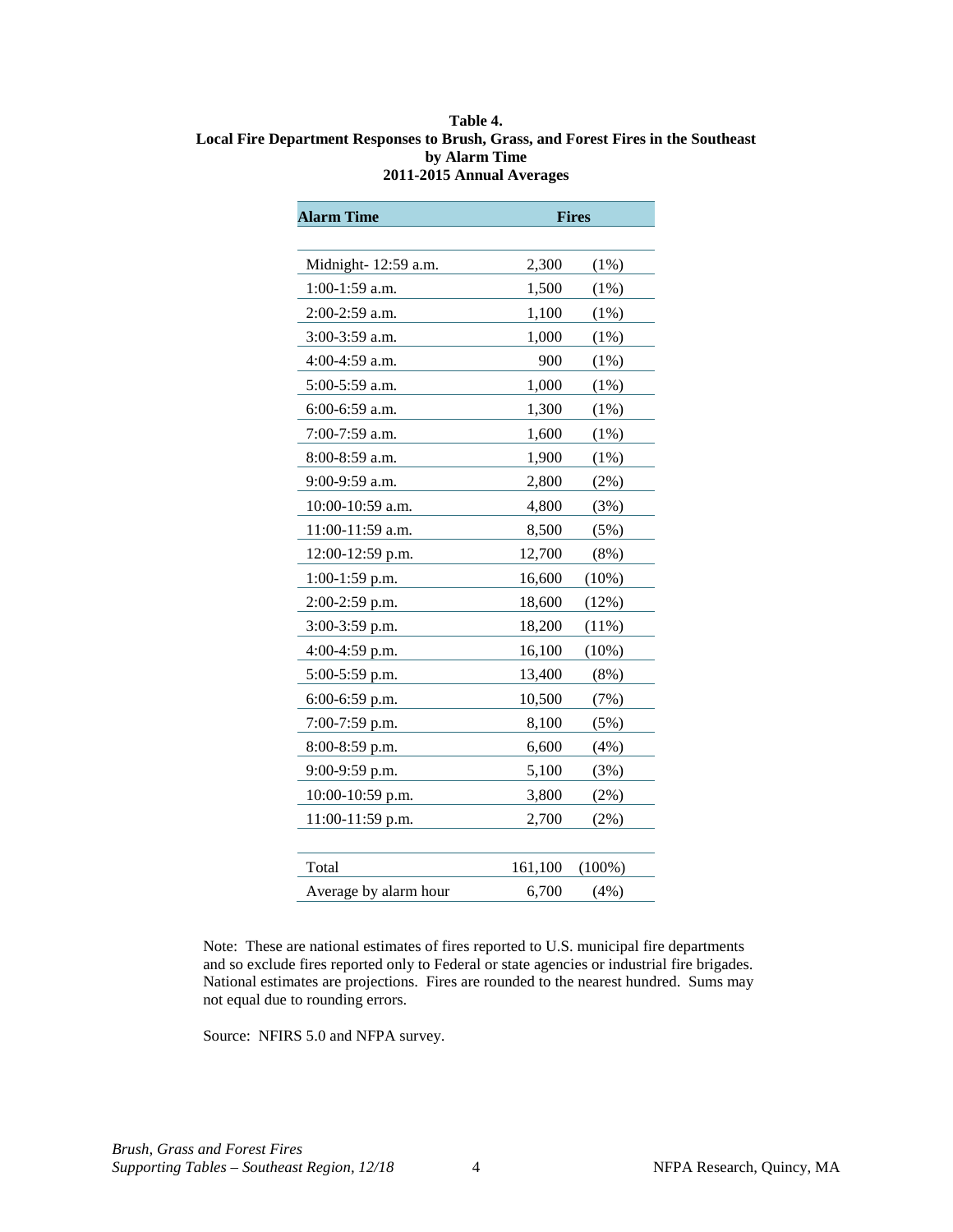#### **Table 5.**

#### <span id="page-5-0"></span>**Local Fire Department Responses to Brush, Grass, and Forest Fires in the Southeast, by Major Cause 2011-2015 Annual Averages**

| <b>Major Cause</b>                                   | <b>Fires</b> |          |  |  |
|------------------------------------------------------|--------------|----------|--|--|
| Intentional                                          | 28,800       | (18%)    |  |  |
| Outside/open fire for debris or waste disposal       | 26,000       | $(16\%)$ |  |  |
| Electrical power or utility line                     | 17,400       | $(11\%)$ |  |  |
| Smoking materials                                    | 14,200       | $(9\%)$  |  |  |
| Lightning                                            | 7,400        | (5%)     |  |  |
| Garden tool or agricultural equipment                | 7,100        | $(4\%)$  |  |  |
| Rekindle                                             | 7,000        | $(4\%)$  |  |  |
| Playing with heat source                             | 6,700        | $(4\%)$  |  |  |
| <b>Fireworks</b>                                     | 5,700        | $(4\%)$  |  |  |
| Agriculture or land management burns                 | 5,400        | (3%)     |  |  |
| Shop tool or industrial equipment, including torches | 4,600        | (3%)     |  |  |
| Exposure fire                                        | 3,600        | $(2\%)$  |  |  |

Note: Major causes were extracted from cause of ignition, factors contributing to ignition, heat source and equipment involved in ignition. Unknowns were allocated separately for each data element. Double counting does occur. For example, some fireworks and intentional fires were caused by playing with heat source. Some open burning fires were considered intentional. Causal factors that did not describe a specific scenario are not shown but can be found in the respective data elements. Sums do *not* add to 100% or monthly totals. These are national estimates of fires reported to U.S. municipal fire departments and so exclude fires reported only to Federal or state agencies or industrial fire brigades. National estimates are projections. Fires are rounded to the nearest hundred.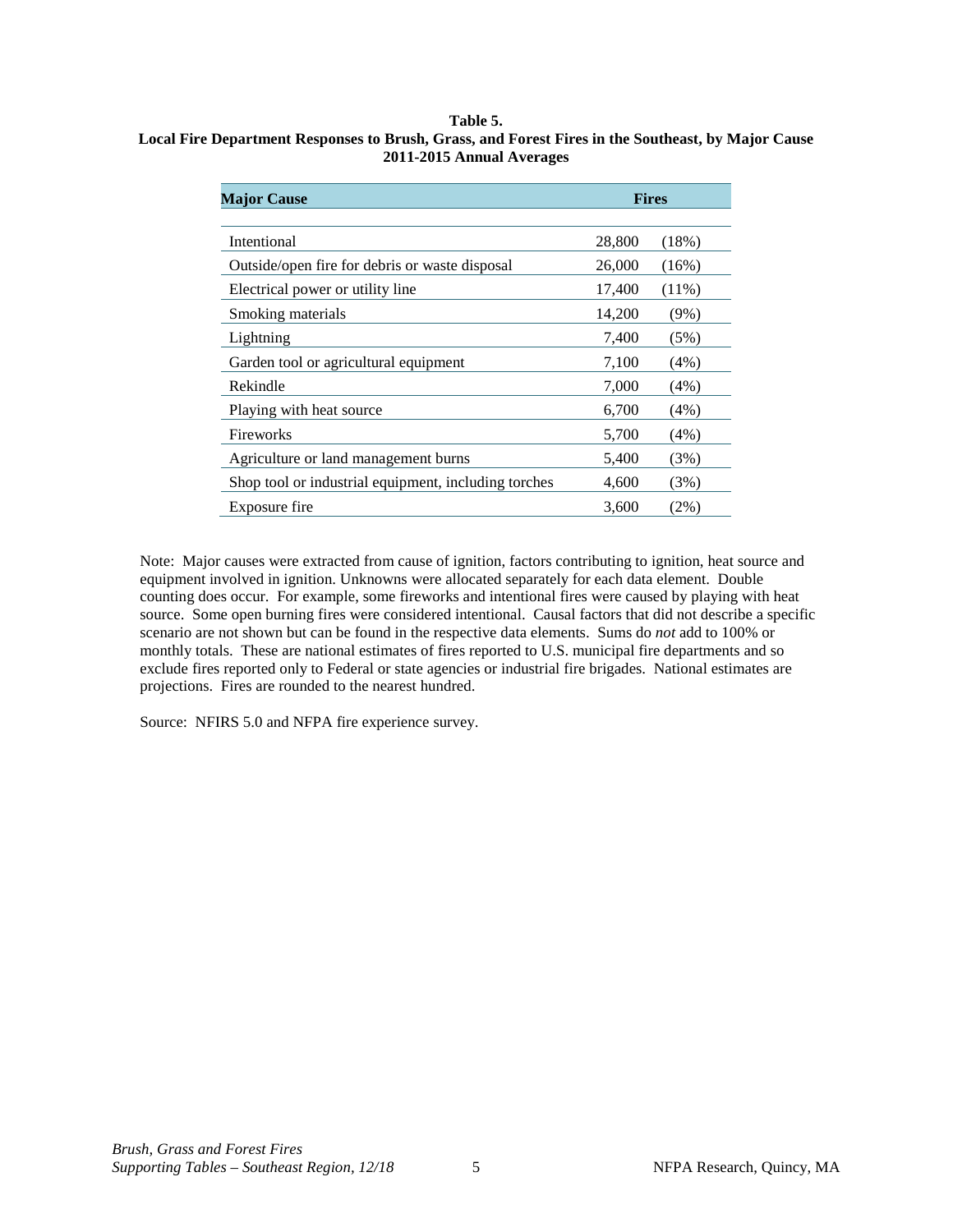# <span id="page-6-0"></span>**Table 6A. Local Fire Department Responses to Brush, Grass, and Forest Fires in the Southeast, by Major Cause and Month 2011-2015 Annual Averages**

Peak months for each cause are in red.

| Jan | Feb | Mar | Apr | May | Jun  | Jul | Aug | <b>Sep</b> | Oct | <b>Nov</b> | Dec   | <b>Total</b> | Total<br><b>Fires</b> |
|-----|-----|-----|-----|-----|------|-----|-----|------------|-----|------------|-------|--------------|-----------------------|
| 11% | 12% | 15% | 10% | 7%  | 6%   | 7%  | 6%  | 6%         | 7%  | 8%         | 6%    | 100%         | 28,800                |
| 14% | 14% | 16% | 9%  | 6%  | 5%   | 5%  | 5%  | 5%         | 6%  | 8%         | 6%    | 100%         | 26,000                |
| 8%  | 9%  | 10% | 9%  | 8%  | l 1% | 1%  | 10% | 7%         | 7%  | 6%         | 5%    | 100%         | 17,400                |
| 8%  | 9%  | 13% | 14% | 10% | 9%   | 8%  | 8%  | 6%         | 6%  | 6%         | 4%    | 100%         | 14,200                |
| 1%  | 1%  | 3%  | 7%  | 13% | 22%  | 23% | 19% | 8%         | 2%  | 1%         | $1\%$ | 100%         | 7,400                 |
| 6%  | 6%  | 11% | 8%  | 9%  | 12%  | 12% | 11% | 10%        | 7%  | 6%         | 3%    | 100%         | 7,100                 |
| 7%  | 8%  | 12% | 9%  | 7%  | 10%  | 11% | 12% | 9%         | 6%  | 6%         | 3%    | 100%         | 7,000                 |
| 12% | 9%  | 12% | 9%  | 6%  | 7%   | 21% | 5%  | 4%         | 4%  | 5%         | 5%    | 100%         | 6,700                 |
| 16% | 3%  | 3%  | 2%  | 2%  | 7%   | 54% | 3%  | 2%         | 1%  | 1%         | 6%    | 100%         | 5,700                 |
| 11% | 14% | 21% | 10% | 6%  | 7%   | 5%  | 5%  | 5%         | 6%  | 6%         | 5%    | 100%         | 5,400                 |
|     |     |     |     |     |      |     |     |            |     |            |       |              |                       |
| 12% | 11% | 16% | 6%  | 6%  | 7%   | 8%  | 10% | 8%         | 6%  | 5%         | 4%    | 100%         | 4,600                 |
| 14% | 14% | 17% | 10% | 6%  | 4%   | 6%  | 6%  | 6%         | 5%  | 8%         | 5%    | 100%         | 3,600                 |
| 11% | 11% | 13% | 9%  | 8%  | 8%   | 9%  | 8%  | 6%         | 6%  | 6%         | 5%    | 100%         | 161,100               |
|     |     |     |     |     |      |     |     |            |     |            |       |              |                       |

Note: Major causes were extracted from cause of ignition, factors contributing to ignition, heat source and equipment involved in ignition. Unknowns were allocated separately for each data element. Double counting does occur. For example, some fireworks and intentional fires were caused by playing with heat source. Some open burning fires were considered intentional. Causal factors that did not describe a specific scenario are not shown but can be found in the respective data elements. Sums do *not* add to 100% or monthly totals. These are national estimates of fires reported to U.S. local fire departments and so exclude fires reported only to Federal or state agencies or industrial fire brigades. National estimates are projections. Fires are rounded to the nearest hundred.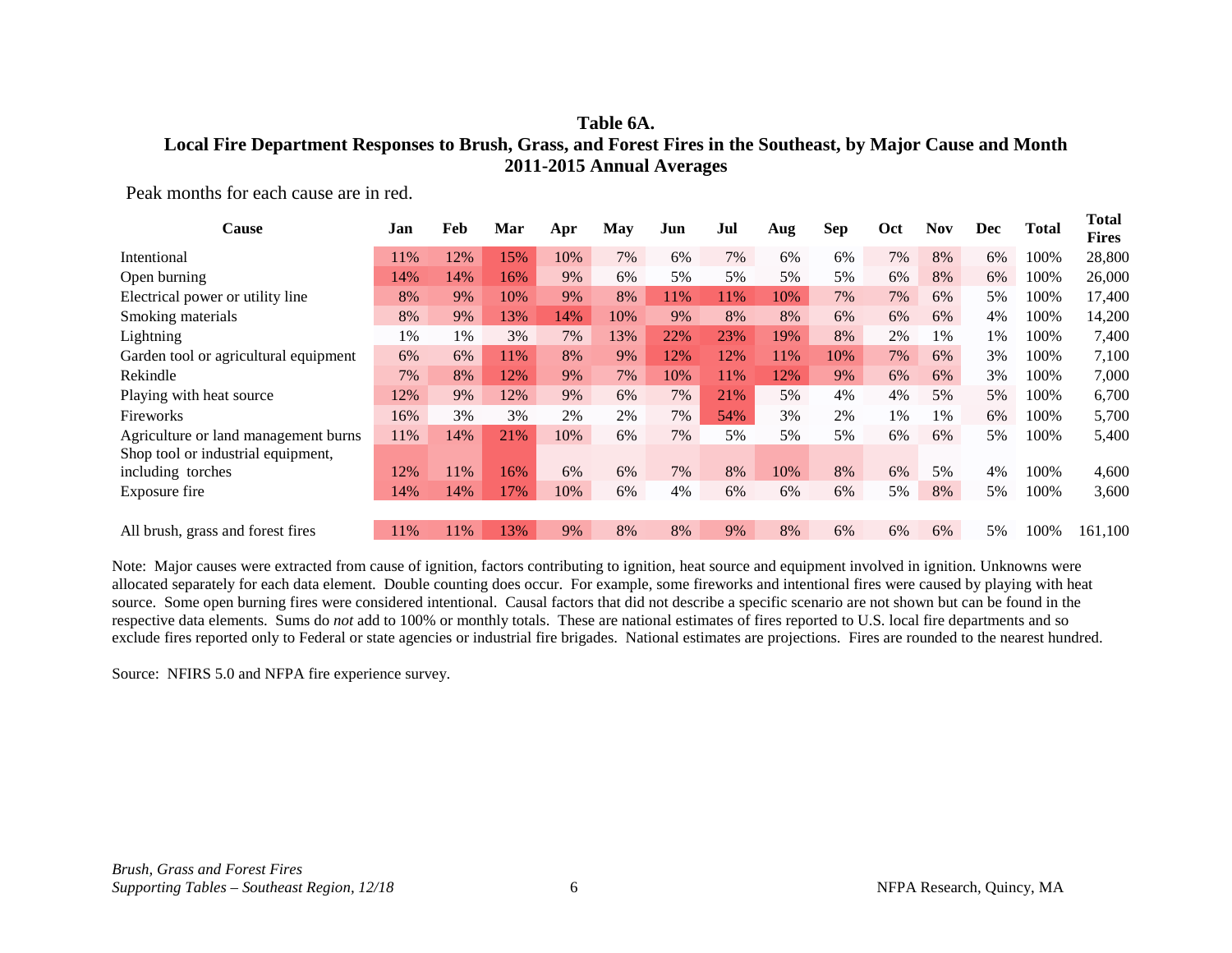# **Table 6B. Local Fire Department Responses to Brush, Grass, and Forest Fires in the Southeast, by Major Cause and Month 2011-2015 Annual Averages**

The most common causes for each month are in red.

| Cause                              | Jan    | Feb    | Mar    | Apr    | May    | Jun    | Jul    | Aug    | Sep    | Oct   | Nov          | Dec            | Total   |
|------------------------------------|--------|--------|--------|--------|--------|--------|--------|--------|--------|-------|--------------|----------------|---------|
| Intentional                        | 3,200  | 3,300  | 4,200  | 2,800  | 2,100  | 1,800  | 2,000  | 1,700  | 1,600  | 2,000 | 2,300        | 1,800          | 28,800  |
| Open burning                       | 3,700  | 3,700  | 4,300  | 2,300  | 1,500  | 1,300  | 1,300  | 1,400  | 1,300  | 1,500 | 2,100        | 1,700          | 26,000  |
| Electrical power or utility line   | 1,500  | 1,500  | 1,700  | 1,500  | 1,400  | 1,800  | 1,900  | 1,800  | 1,200  | 1,200 | 1,000        | 800            | 17,400  |
| Smoking materials                  | 1,100  | 1,200  | 1,800  | 2,000  | 1,500  | 1,300  | 1,100  | 1,100  | 900    | 900   | 800          | 600            | 14,200  |
| Lightning                          | 100    | 100    | 200    | 500    | 1,000  | 1,600  | 1,700  | 1,400  | 600    | 100   | $\mathbf{0}$ | $\overline{0}$ | 7,400   |
| Garden tool or agricultural        |        |        |        |        |        |        |        |        |        |       |              |                |         |
| equipment                          | 400    | 400    | 800    | 600    | 600    | 900    | 800    | 800    | 700    | 500   | 400          | 200            | 7,100   |
| Rekindle                           | 500    | 600    | 800    | 600    | 500    | 700    | 800    | 800    | 600    | 400   | 400          | 200            | 7,000   |
| Playing with heat source           | 800    | 600    | 800    | 600    | 400    | 500    | 1,400  | 300    | 200    | 300   | 300          | 300            | 6,700   |
| Fireworks                          | 900    | 200    | 200    | 100    | 100    | 400    | 3,100  | 100    | 100    | 100   | 100          | 300            | 5,700   |
| Agriculture or land management     |        |        |        |        |        |        |        |        |        |       |              |                |         |
| burns                              | 600    | 800    | 1,100  | 600    | 300    | 400    | 300    | 300    | 300    | 300   | 400          | 300            | 5,400   |
| Shop tool or industrial equipment, |        |        |        |        |        |        |        |        |        |       |              |                |         |
| including torches                  | 600    | 500    | 700    | 300    | 300    | 300    | 400    | 500    | 400    | 300   | 200          | 200            | 4,600   |
| Exposure fire                      | 500    | 500    | 600    | 300    | 200    | 200    | 200    | 200    | 200    | 200   | 300          | 200            | 3,600   |
|                                    |        |        |        |        |        |        |        |        |        |       |              |                |         |
| All brush, grass and forest fires  | 16,900 | 17,100 | 20,800 | 15,300 | 12,600 | 12,800 | 15,000 | 12,500 | 10,300 | 9,800 | 10,400       | 7,800          | 161,100 |

Note: Major causes were extracted from cause of ignition, factors contributing to ignition, heat source and equipment involved in ignition. Unknowns were allocated separately for each data element. Double counting does occur. For example, some fireworks and intentional fires were caused by playing with heat source. Some open burning fires were considered intentional. Causal factors that did not describe a specific scenario are not shown but can be found in the respective data elements. Sums do *not* add to 100% or monthly totals. These are national estimates of fires reported to U.S. local fire departments and so exclude fires reported only to Federal or state agencies or industrial fire brigades. National estimates are projections. Fires are rounded to the nearest hundred.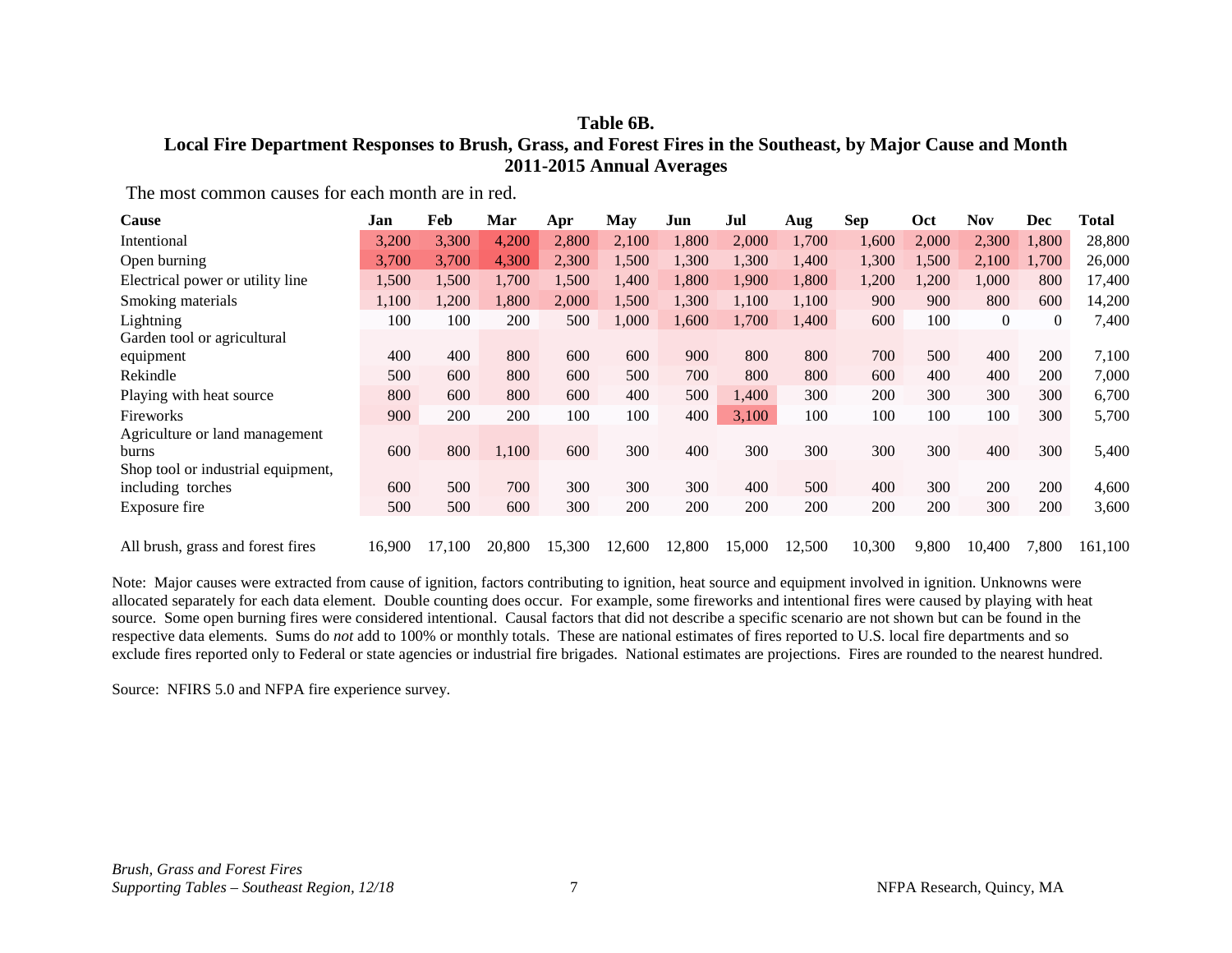#### <span id="page-8-0"></span>**Table 7. Local Fire Department Responses to Brush, Grass, and Forest Fires in the Southeast, by Cause of Ignition 2011-2015 Annual Averages**

| <b>Cause of Ignition</b>            |         | <b>Fires</b> |
|-------------------------------------|---------|--------------|
| Unintentional                       | 96,000  | $(60\%)$     |
| Intentional                         | 28,800  | (18%)        |
| Act of nature                       | 13,800  | $(9\%)$      |
| Unclassified cause                  | 13,500  | $(8\%)$      |
| Failure of equipment or heat source | 9,100   | (6%)         |
|                                     |         |              |
| Total                               | 161,100 | (100%)       |

Note: These are national estimates of fires reported to U.S. municipal fire departments and so exclude fires reported only to Federal or state agencies or industrial fire brigades. National estimates are projections. Fires are rounded to the nearest hundred. Fires in which the cause of ignition was unknown or not reported were allocated proportionally among fires of known cause of ignition. Sums may not equal due to rounding errors.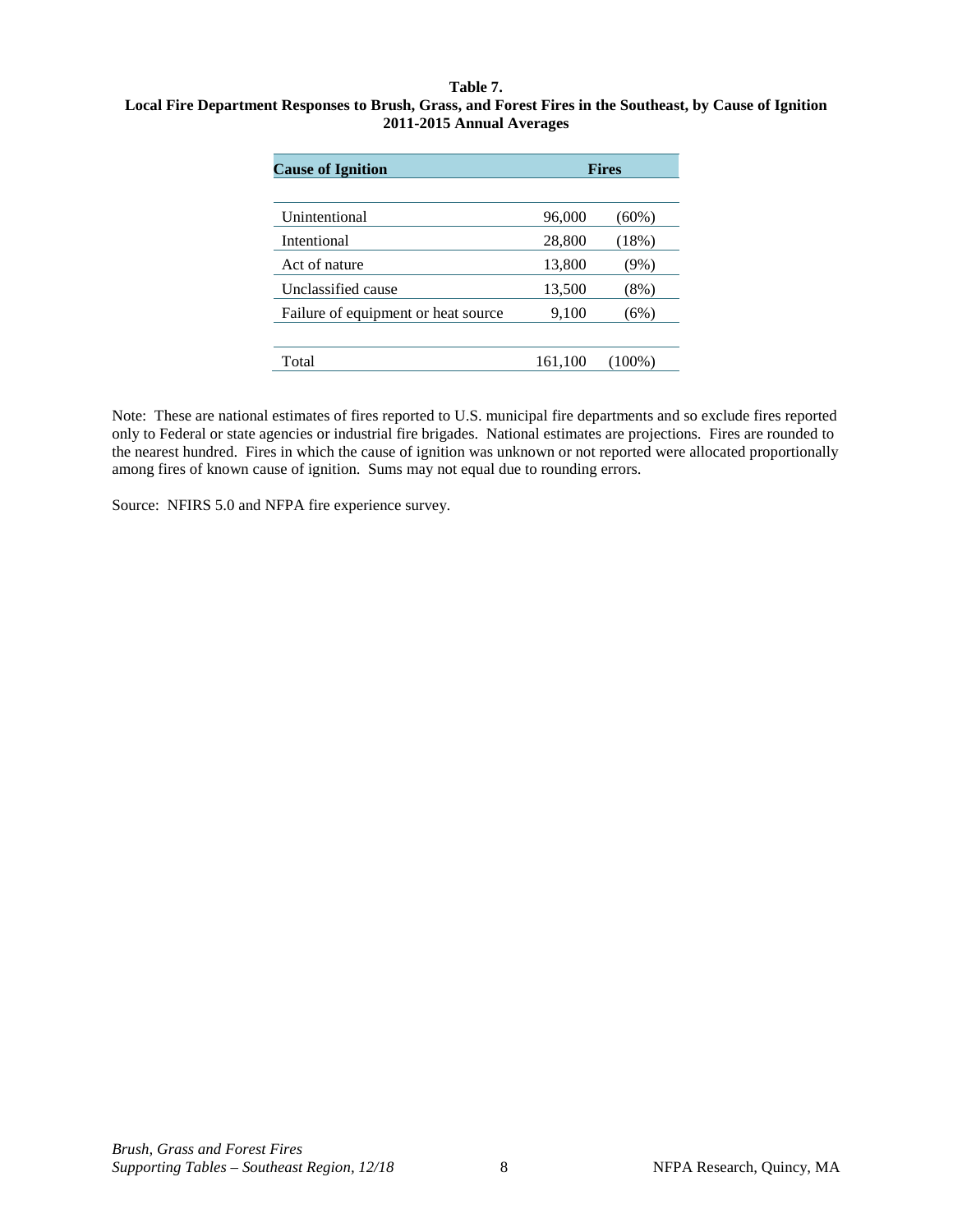#### <span id="page-9-0"></span>**Table 8. Local Fire Department Responses to Brush, Grass, and Forest Fires in the Southeast by Factor Contributing to Ignition 2011-2015 Annual Averages**

| <b>Factor Contributing</b>                     | <b>Fires</b> |           |
|------------------------------------------------|--------------|-----------|
|                                                |              |           |
| Outside/open fire for debris or waste disposal | 26,000       | (16%)     |
| High wind                                      | 25,800       | (16%)     |
| Abandoned or discarded material or product     | 19,000       | (12%)     |
| Unclassified natural condition                 | 13,100       | $(8\%)$   |
| Electrical failure or malfunction              | 10,900       | (7%)      |
| Unclassified factor contributed to ignition    | 10,400       | (6%)      |
| Fire spread or control, other                  | 8,000        | (5%)      |
| Rekindle                                       | 7,000        | (4%)      |
| Playing with heat source                       | 6,700        | (4%)      |
| Storm                                          | 6,600        | $(4\%)$   |
| Unclassified misuse of material or product     | 6,400        | (4%)      |
| Heat source too close to combustibles          | 6,100        | (4%)      |
| Agriculture or land management burns           | 5,400        | (3%)      |
| Mechanical failure or malfunction              | 5,000        | (3%)      |
| Exposure fire                                  | 3,600        | $(2\%)$   |
| Other known factor contributing to ignition    | 7,900        | (5%)      |
|                                                |              |           |
| Total fires                                    | 161,100      | $(100\%)$ |
| Total factors*                                 | 168,000      | $(104\%)$ |

\*Multiple entries are allowed, resulting in more factor entries than fires.

Note: These are national estimates of fires reported to U.S. municipal fire departments and so exclude fires reported only to Federal or state agencies or industrial fire brigades. National estimates are projections. Fires are rounded to the nearest hundred. Fires in which the factor contributing to ignition was undetermined, coded as "none," or not reported were allocated proportionally among fires with known factor contributing to ignition. Sums may not equal due to rounding errors.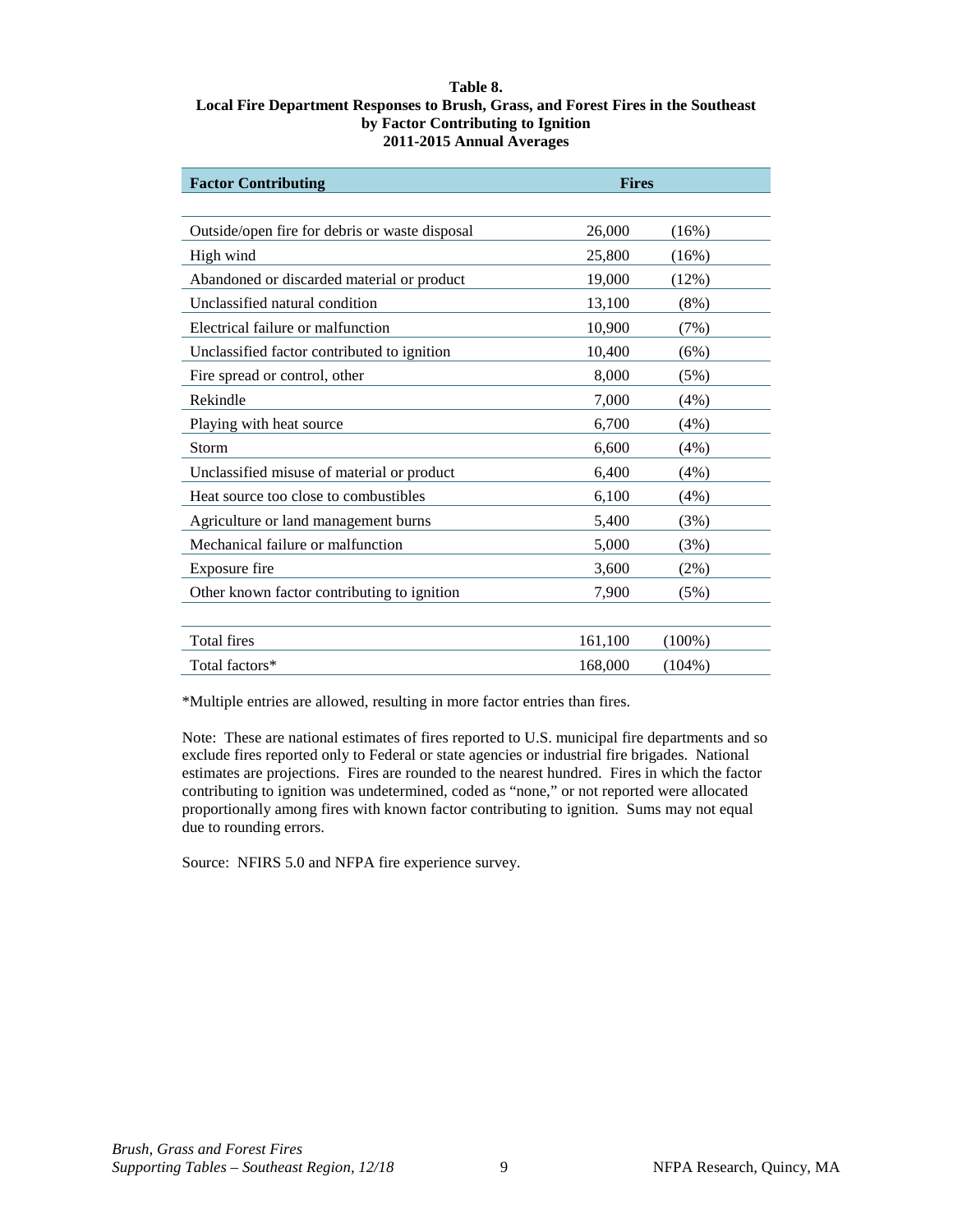#### <span id="page-10-0"></span>**Table 9. Local Fire Department Responses to Brush, Grass, and Forest Fires in the Southeast by Heat Source 2011-2015 Annual Averages**

| <b>Heat Source</b>                             | <b>Fires</b> |           |  |  |
|------------------------------------------------|--------------|-----------|--|--|
|                                                |              |           |  |  |
| Hot ember or ash                               | 29,300       | (18%)     |  |  |
| Smoking materials                              | 14,200       | (9%)      |  |  |
| Unclassified heat source                       | 13,900       | (9%)      |  |  |
| Match                                          | 11,700       | (7%)      |  |  |
| Lighter                                        | 11,100       | (7%)      |  |  |
| Unclassified hot or smoldering object          | 10,700       | (7%)      |  |  |
| Arcing                                         | 10,500       | (7%)      |  |  |
| Flying brand, ember or spark                   | 10,300       | (6%)      |  |  |
| Lightning                                      | 7,400        | (5%)      |  |  |
| Unclassified heat spread from another fire     | 7,300        | (5%)      |  |  |
| Spark, ember or flame from operating equipment | 6,200        | (4%)      |  |  |
| Fireworks                                      | 5,700        | (4%)      |  |  |
| Heat from direct flame or convection currents  | 4,100        | (3%)      |  |  |
| Flame or torch used for lighting               | 3,600        | (2%)      |  |  |
| Heat or spark from friction                    | 3,000        | (2%)      |  |  |
| Other known heat source                        | 12,000       | (7%)      |  |  |
|                                                |              |           |  |  |
| Total                                          | 161,100      | $(100\%)$ |  |  |

Note: These are national estimates of fires reported to U.S. municipal fire departments and so exclude fires reported only to Federal or state agencies or industrial fire brigades. National estimates are projections. Fires are rounded to the nearest hundred. Fires in which the heat source undetermined or not reported were allocated proportionally among fires with known heat source. The estimates of matches, lighters, smoking materials, flames or torches used for lighting and candles include a proportional share of fires in which the heat source was heat from an unclassified open flame or smoking material. Sums may not equal due to rounding errors.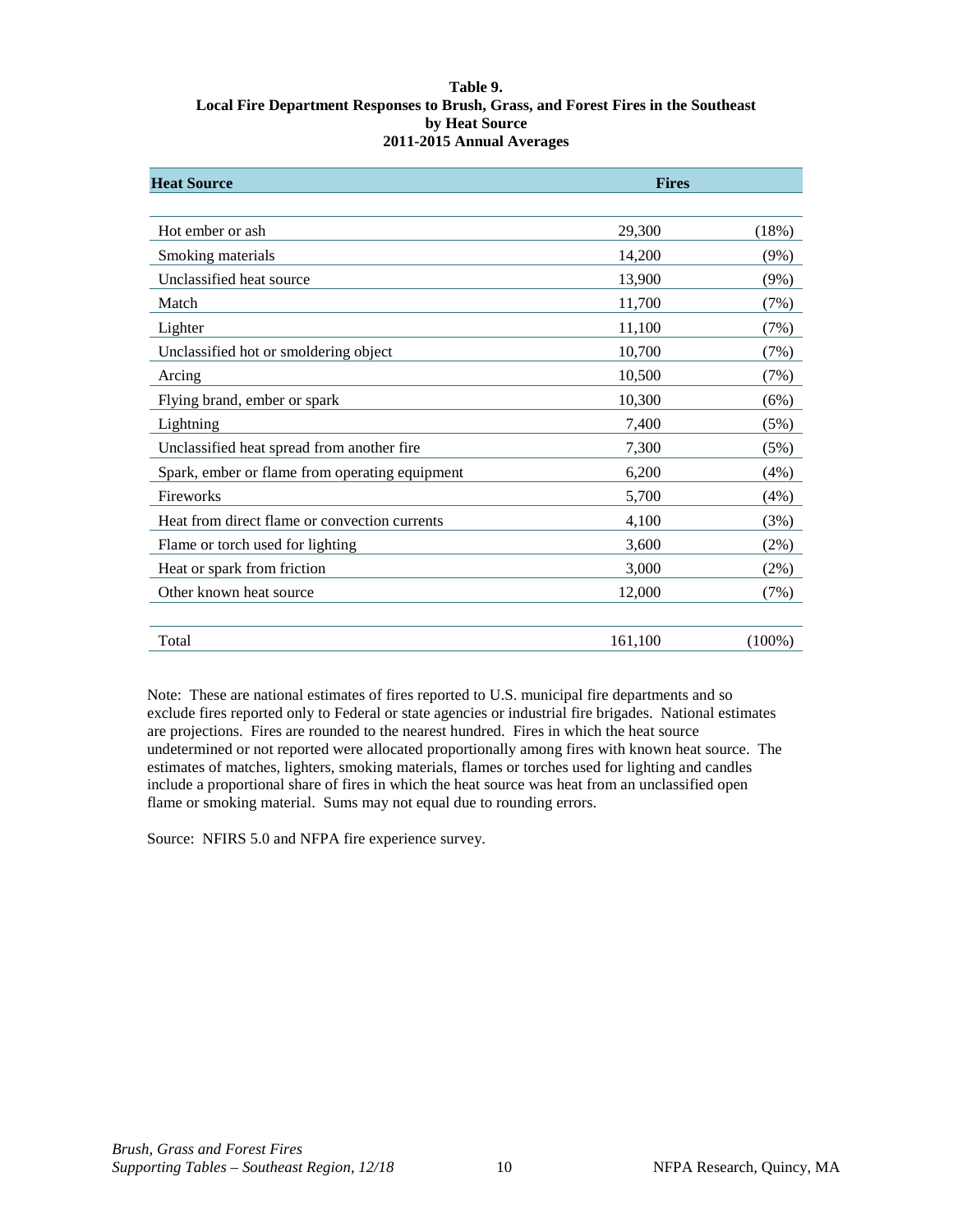#### <span id="page-11-0"></span>**Table 10. Local Fire Department Responses to Brush, Grass, and Forest Fires in the Southeast by Equipment Involved in Ignition 2011-2015 Annual Averages**

| <b>Equipment Involved in Ignition</b>                    | <b>Fires</b> |           |
|----------------------------------------------------------|--------------|-----------|
| No equipment involved in ignition                        | 116,800      | (73%)     |
| <b>Electrical distribution and lighting equipment</b>    | 25,300       | (16%)     |
| Electrical power or utility line                         | 17,400       | $(11\%)$  |
| Wiring and related equipment other than power or utility |              |           |
| lines                                                    | 3,200        | (2%)      |
| Transformer or power supply                              | 2,900        | (2%)      |
| Lamp, bulb or lighting                                   | 1,200        | $(1\%)$   |
| Unclassified equipment involved in ignition              | 4,500        | (3%)      |
| Garden tool or agricultural equipment                    | 7,100        | (4%)      |
| Lawn mower                                               | 3,400        | (2%)      |
| Hay processing equipment                                 | 2,500        | (2%)      |
| Shop tool or industrial equipment, including torches     | 4,600        | (3%)      |
| Torch, burner or soldering iron                          | 2,500        | (2%)      |
| Other known equipment                                    | 2,800        | $(1\%)$   |
| Total                                                    | 161,100      | $(100\%)$ |

Note: These are national estimates of fires reported to U.S. municipal fire departments and so exclude fires reported only to Federal or state agencies or industrial fire brigades. National estimates are projections. Fires are rounded to the nearest hundred. Fires in which the equipment involved in ignition was undetermined or not reported were allocated proportionally among fires with known equipment involved in ignition. Fires in which the equipment involved in ignition was entered as none but the heat source indicated equipment involvement or the heat source was unknown were also treated as unknown and allocated proportionally among fires with known equipment involved. Sums may not equal due to rounding errors.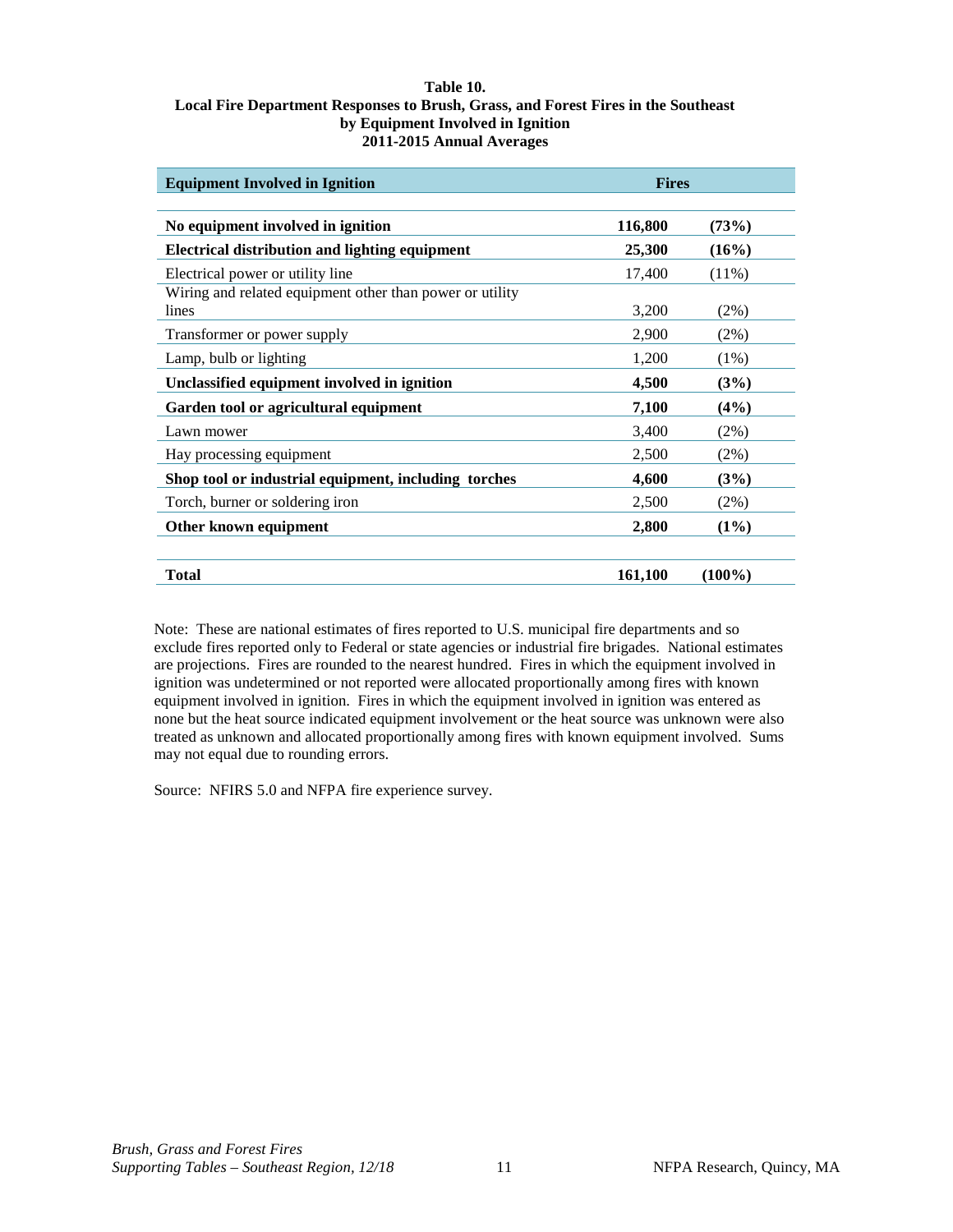#### <span id="page-12-0"></span>**Table 11. Local Fire Department Responses to Brush, Grass, and Forest Fires in the Southeast by Item First Ignited 2011-2015 Annual Averages**

| <b>Item First Ignited</b>         | <b>Fires</b> |          |
|-----------------------------------|--------------|----------|
|                                   |              |          |
| Light vegetation, including grass | 113,800      | $(71\%)$ |
| Heavy vegetation, including trees | 19,900       | (12%)    |
| Unclassified organic materials    | 10,000       | (6%)     |
| Unclassified item first ignited   | 5,500        | (3%)     |
| Rubbish, trash, or waste          | 4,400        | (3%)     |
| Other known item first ignited    | 7,600        | (5%)     |
|                                   |              |          |
| Total                             | 161,100      | (100%)   |

Note: These are national estimates of fires reported to U.S. municipal fire departments and so exclude fires reported only to Federal or state agencies or industrial fire brigades. National estimates are projections. Fires are rounded to the nearest hundred. Fires in which the item first ignited was undetermined or not reported were allocated proportionally among fires with known item first ignited. Sums may not equal due to rounding errors.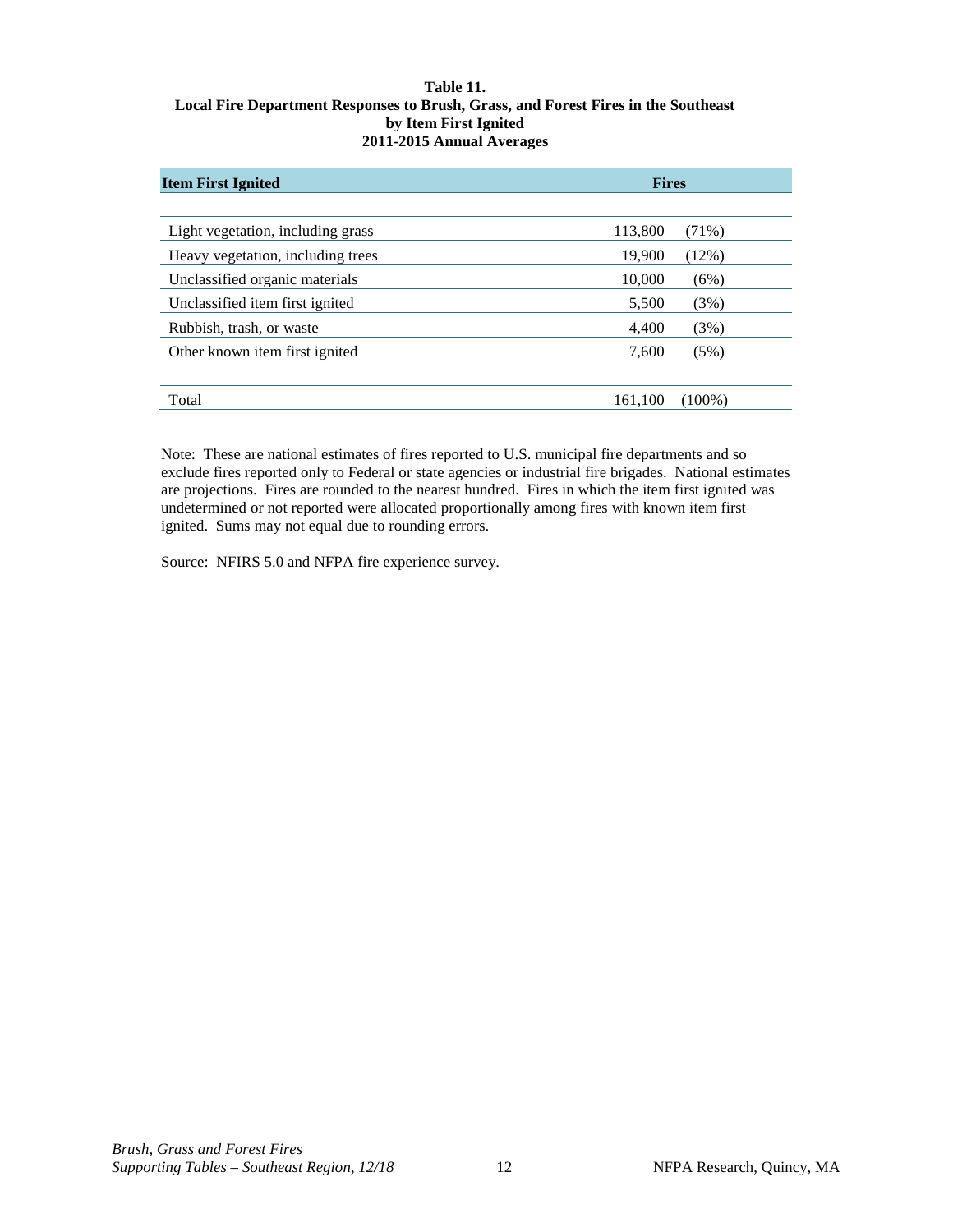#### <span id="page-13-0"></span>**Table 12. Local Fire Department Responses to Brush, Grass, and Forest Fires in the Southeast by Type of Material First Ignited 2011-2015 Annual Averages**

| <b>Type of Material First Ignited</b>        | <b>Fires</b> |          |
|----------------------------------------------|--------------|----------|
|                                              |              |          |
| Unclassified natural product                 | 61,100       | (38%)    |
| Hay or straw                                 | 37,800       | (23%)    |
| Unclassified type of material first ignited  | 19,200       | $(12\%)$ |
| Wood chips, sawdust or shavings              | 11,700       | (7%)     |
| Multiple types of material first ignited     | 6,600        | (4%)     |
| Round timber, including round posts or poles | 5,600        | (3%)     |
| Unclassified processed wood or paper         | 3,800        | $(2\%)$  |
| Wood pulp                                    | 2,500        | $(2\%)$  |
| Other known type of material                 | 12,800       | $(8\%)$  |
|                                              |              |          |
| Total                                        | 161,100      | (100%)   |

Note: These are national estimates of fires reported to U.S. municipal fire departments and so exclude fires reported only to Federal or state agencies or industrial fire brigades. National estimates are projections. Fires are rounded to the nearest hundred. Fires in which the type of material first ignited was required but undetermined or not reported were allocated proportionally among fires with known type of material first ignited. Sums may not equal due to rounding errors.